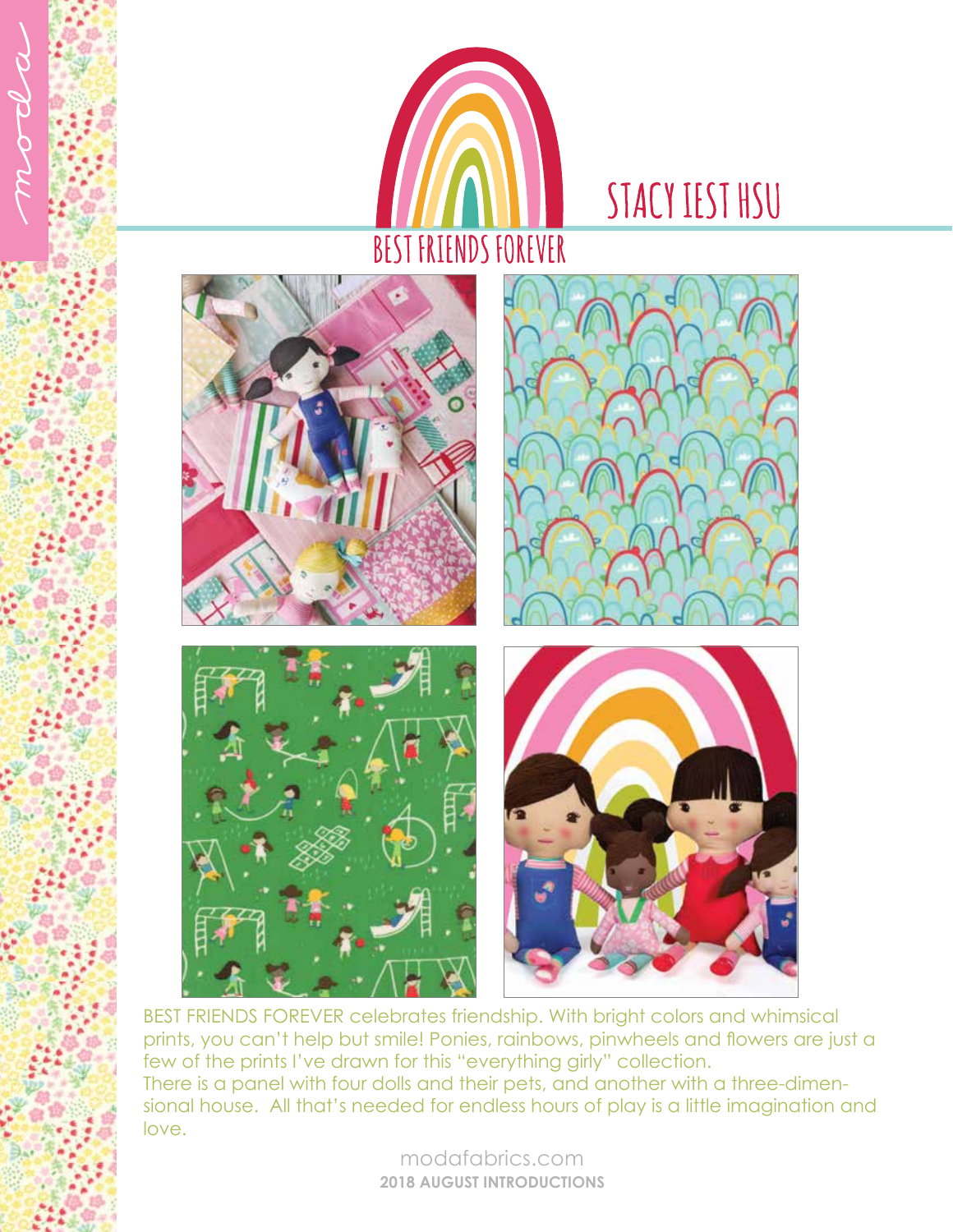

20620 11 Best Friends Forever panel includes 4 - 15" dolls, an animal friend and a cross body tote bag to carry their pet along with them.





20627 23 20622 16 20623 15 20624 15 20628 16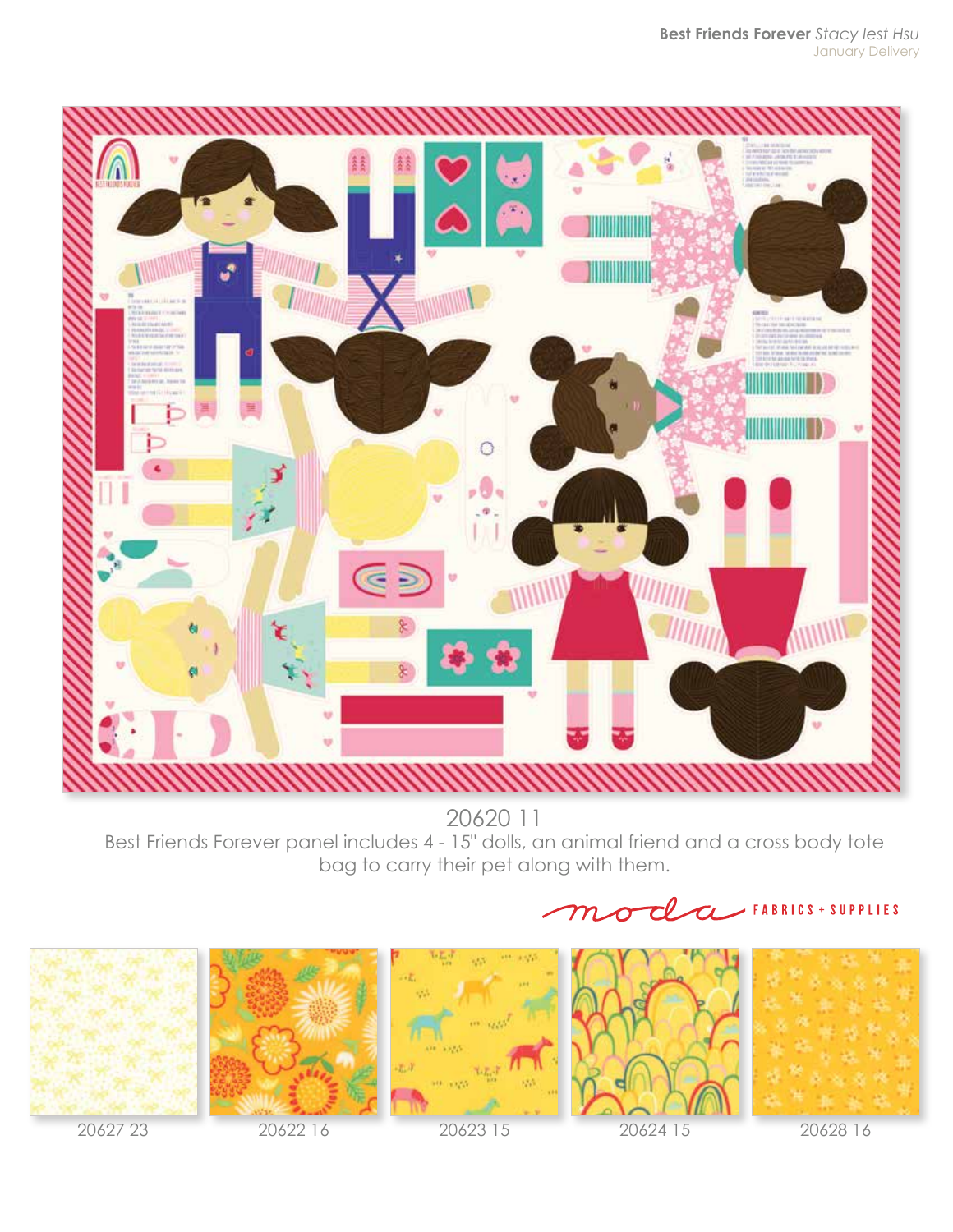**Best Friends Forever** *Stacy Iest Hsu* January Delivery



**2018 AUGUST INTROUDCTIONS**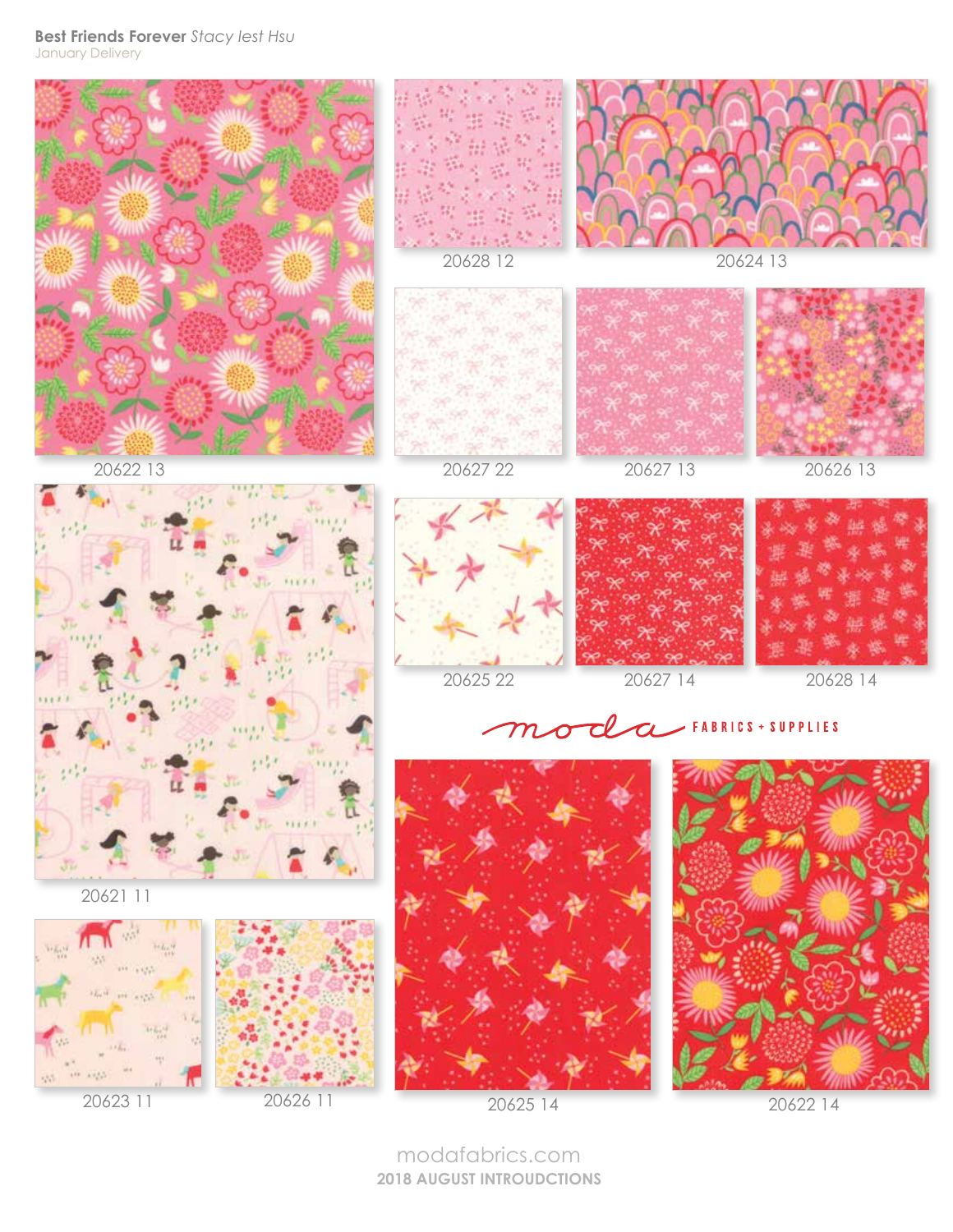

**20629P**

Best Friends Forever Dollhouse panel comes complete with Dollhouse parts, 4 little friends with their own furry pets. Dollhouse measures 11 1/2" tall, 10" long, 8.5" wide. Mini dolls are 8.5" tall. Panel measures 65" x 60". Panel comes prepackaged in a pegable bag.

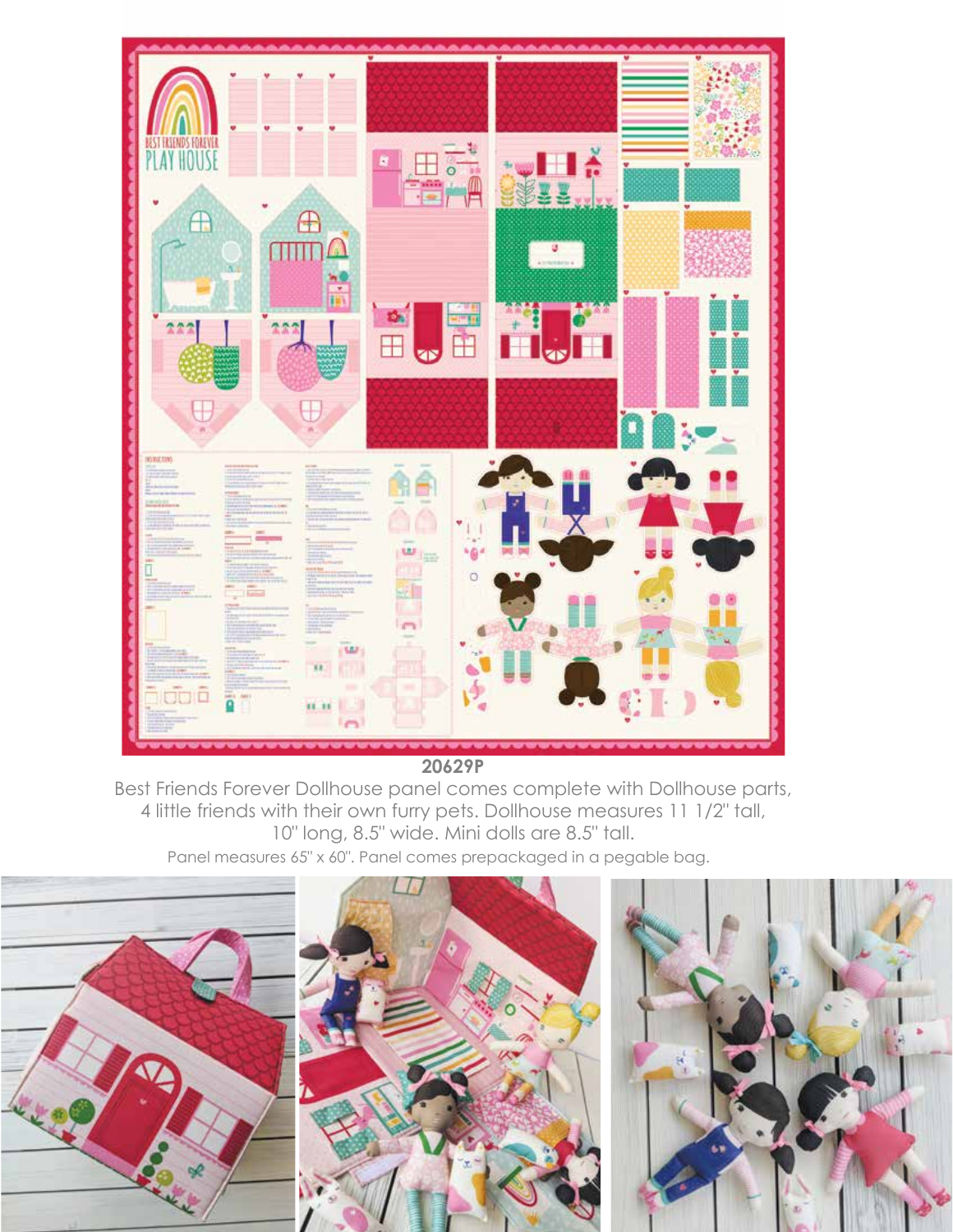## **Best Friends Forever** *Stacy Iest Hsu* January Delivery



modafabrics.com **2018 AUGUST INTRODUCTIONS**

20623 17 20621 17 20627 17